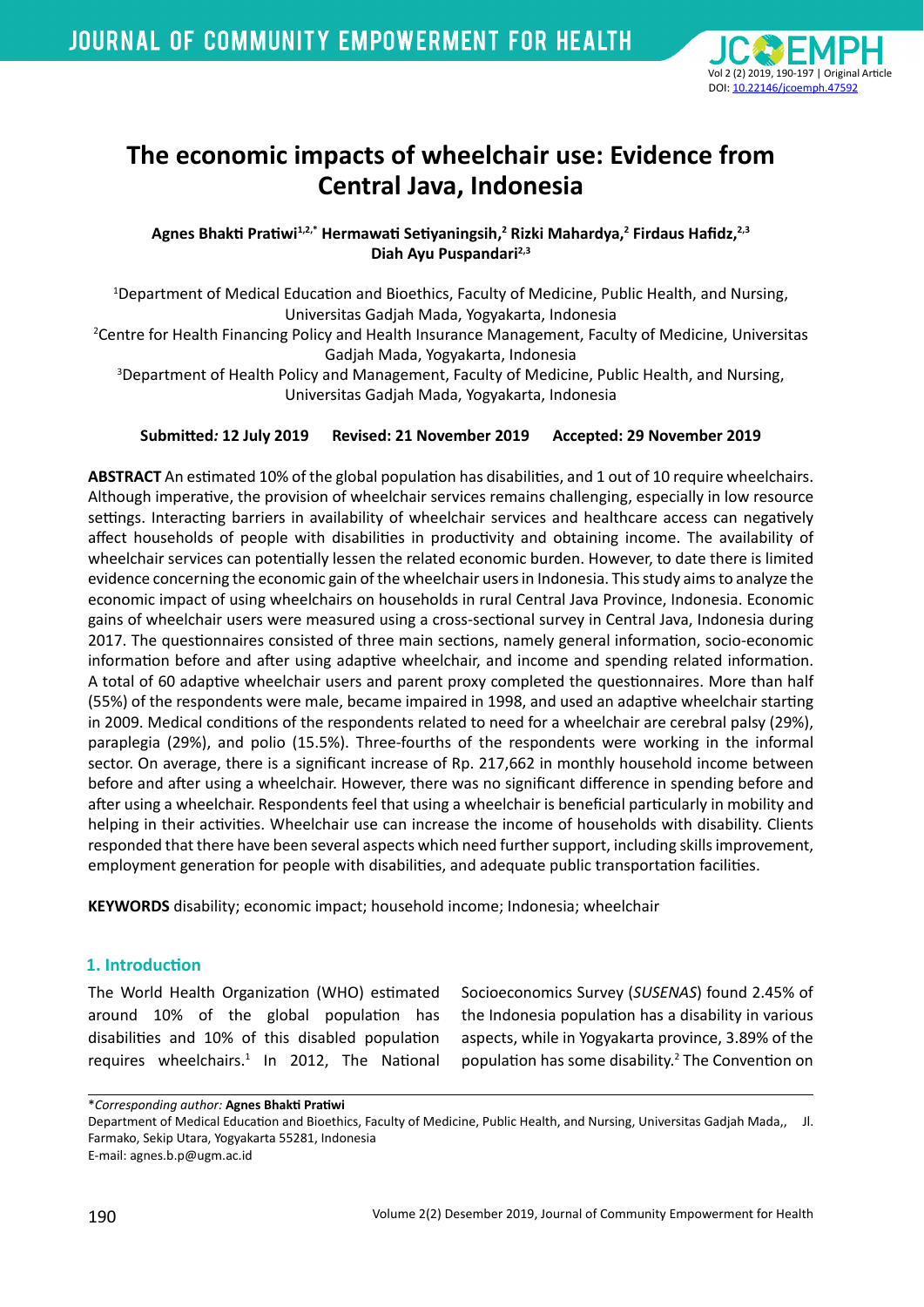the Rights of Persons with Disabilities emphasizes the commitment of signatory countries to ensure personal mobility for persons with disabilities and enable their independence.<sup>3</sup> Providing mobility aids, such as wheelchairs, would fulfill the commitment as well as support people with disabilities to engage in their daily activities and social activities. $1,4,5$ 

However, the provision of appropriate wheelchair and adequate wheelchair services remains challenging, especially in low resource setting.<sup>1,6,7</sup> The WHO has established The Guideline on the Provision of Manual Wheelchairs in Less Resourced Settings to increase appropriate wheelchair provision and services which is known as the 8-Step approach. $1,8,9$  Wheelchair provision is defined as the supply of wheelchair intervention to a disabled person by any private, state or Not for Profit Organization (NFPO) which provides services supplying wheelchairs based upon assessment of mobility needs by a professional.<sup>10</sup>

Wheelchair services are provisioned according to the needs and related medical condition of the wheelchair user. A study in West Bengal, India in 2005 showed a lack of appropriate wheelchair provision causing wheelchair abandonment by the recipients due to pain, fatigue, discomfort and lack of habitat ability.<sup>4,11</sup> Evidently, the provision of wheelchairs according to the WHO 8-Step in Indonesia improved satisfaction with mobility significantly for children with proxies and adults with proxies.<sup>8</sup>

Although studies on impact of wheelchair provision on quality of life and satisfaction on wheelchair use have been conducted in Indonesia,<sup>8</sup> to our knowledge, studies on the economic benefits of wheelchair in Indonesia have not been conducted. This study aimed to investigate the economic benefits of providing wheelchair services for people with disabilities in Central Java. In particular, this study examined changes in productivity of wheelchair users and careers of people with disabilities in terms of income, household expenses, and the number of days absent from work. The results of this study will be beneficial to inform stakeholders whether wheelchair use can

impact on households' economy.

## **2. Methods**

A cross-sectional survey on economic impact was conducted among wheelchair users who attended a wheelchair service provision organized by UCPRUK (United Cerebral Palsy – Roda Untuk Kemanusiaan) and the Bureau of Social Services in the peri-urban near Yogyakarta, which included Magelang and Klaten between October-November 2017. Samples were purposively selected, and questionnaires were administered to adaptive wheelchair users or parent proxy who attended the event. To avoid mistakes and misunderstanding in filling the questionnaires, trained enumerators were present to assist respondents in administering the informed consent forms and answering questions related to the questionnaires. Respectively, 22 and 38 respondents in Magelang and Klaten participated in the survey. Participants were wheelchair users within the Social Service and UCPRUK network. Inclusion criteria were age more than 17 years old or parent proxy and adaptive wheelchair users for at least 6 months to capture their experience in using the wheelchair. Parent proxies answered the questionnaires for wheelchair users aged less than 17 years old. Exclusion criteria were people on temporary wheelchair.

The questionnaire on economic gain related to the use of adaptive wheelchairs consists of four parts; namely general information about patients, including gender, age, ethnicity, education, insurance status, and the type of adaptive wheelchairs used by patients; socio-economic information before and after using adaptive wheelchairs, including work, breadwinner in the family, the presence of assistants in engaging in daily activities, and caregivers; information regarding income and expenditure, including whether the use of adaptive wheelchairs affects household income and expenditure, food, use of health services, wheelchair repairs, and transportation; and qualitative questions whether adaptive wheelchairs affect income and expenditure in households. The data collected during the survey was entered by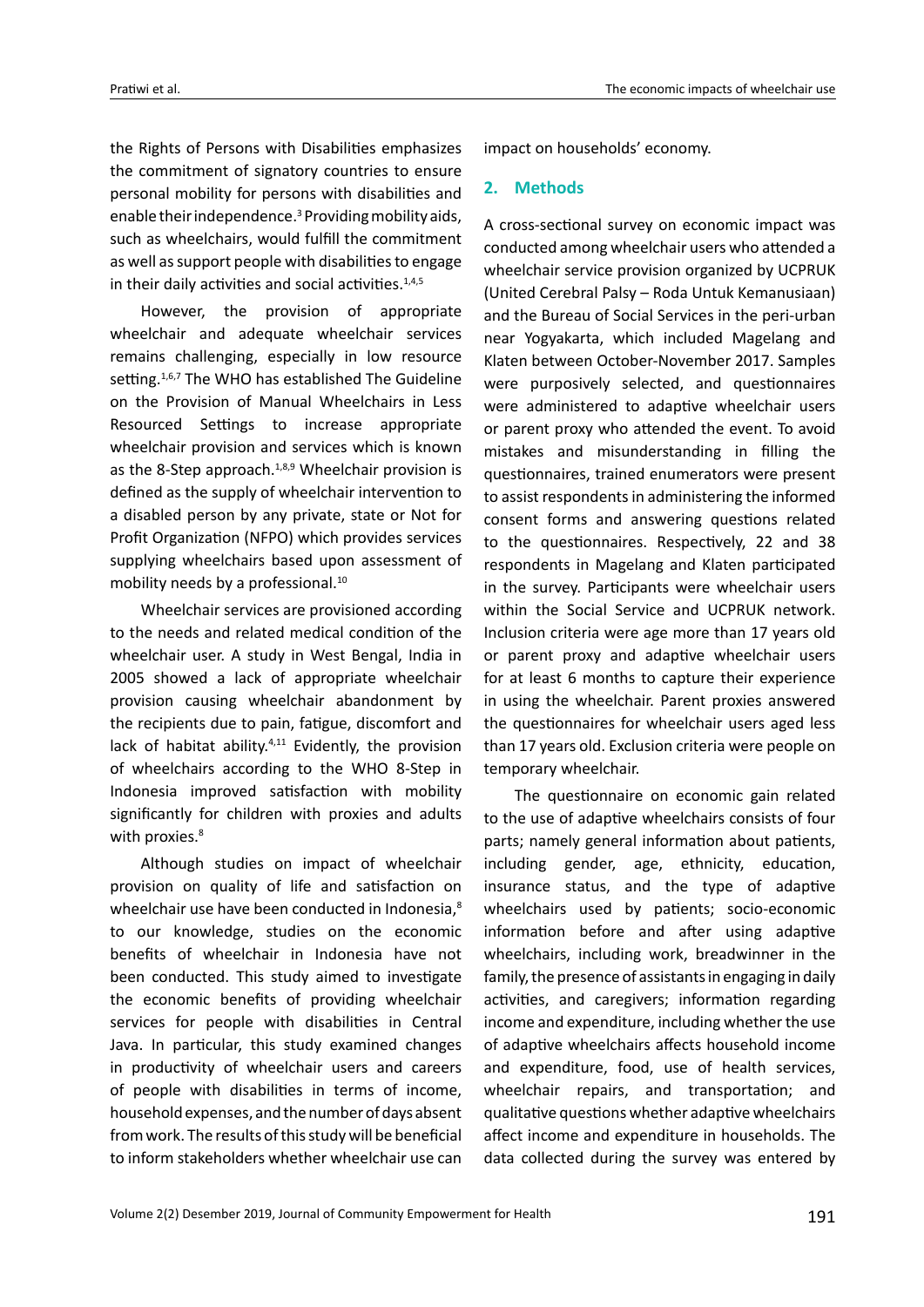enumerator, operator, and member checks were performed for data validation. Any abnormalities were checked against the original documents. Data were analyzed using software Stata 13.0. Due to the presence of extreme values in the expenditure data, results were reported using means. The T-test was used to assess differences between the means or medians for household expenditure and income between before and after using adaptive wheelchair.

## **3. Results**

### *3.1 Respondents' characteristics*

A total of 60 adaptive wheelchair users and parent proxies from Klaten and Magelang completed the questionnaires. Adaptive wheelchair users of interest are those who use either children's wheelchair, rough rider, active, supportive, reclining, or standard adaptive wheelchair. The majority of respondents were standard and children adaptive wheelchair users, with a percentage of 43% and 39%, respectively (Table 1). Not all respondents completed the survey questions. Reasons to leave blank some of the questions were due to difficulties to recall in answering some of the questions and choosing to not answering rather than giving answers that might be inaccurate. Around 88-100% of respondents answered each of the question.

Demographic characteristics of the wheelchair users include ages between 9 and 73 years with a mean of 31 years old (Table 1). More than half

| Table 1. Wheelchair users' characteristics |
|--------------------------------------------|
|--------------------------------------------|

(55%) respondents were male, became impaired in 1998, and used an adaptive wheelchair starting year 2009. Medical conditions of the respondents related to need for a wheelchair are mainly cerebral palsy (29%), paraplegia (29%), and polio (15.5%). On average, wheelchairs users who participated in this study live in a household with four other family members. Among the respondents 53% and 47% were wheelchair users and parent proxy, respectively. Around 90% of respondents are covered by some health insurance and 80% are covered by the National Health Insurance or *Jaminan Kesehatan Nasional* (JKN). Education level for the majority of respondents was high school graduates (48%), elementary school (25%), and bachelor's degree (5%), whereas the rest (22%) have no formal education. Three-fourths of the respondents were working as entrepreneurs (informal sector), whereas a small proportion work as private employees (8%), and the remaining are housewives, civil servants, retired, pastors, or unemployed.

## *3.2 Economic gain of wheelchair users*

Household income was asked from the respondents according to how much the household earns in one month. Fifty-five out of sixty patients completed the questions on economic gain of wheelchair users. Table 2 shows that on average there was a significant increase of Rp. 217,662 in household income before and after using a wheelchair (*p*-value

| <b>Characteristics</b>                                                                | n  | <b>Mean</b> | SD   | Min  | <b>Max</b> |
|---------------------------------------------------------------------------------------|----|-------------|------|------|------------|
| Wheelchair user age (years)                                                           | 60 | 31.4        | 17.4 | 9    | 73         |
| Number of family member                                                               | 60 | 4.1         | 1.5  | 1    | 8          |
| Onset of disability (years)                                                           | 56 | 1998        | 10.2 | 1972 | 2011       |
| Year of receiving wheelchair                                                          | 57 | 2009        | 8.1  | 1973 | 2017       |
| Duration time between onset of disability<br>and year of receiving wheelchair (years) | 53 | 10.5        | 9.8  | 0    | 36         |
| Time period using adaptive wheelchair<br>(years)                                      | 57 | 7.9         | 8.1  | 0    | 44         |

SD: standard deviation; min: minimum; max: maximum; n: number of participants answered the questions.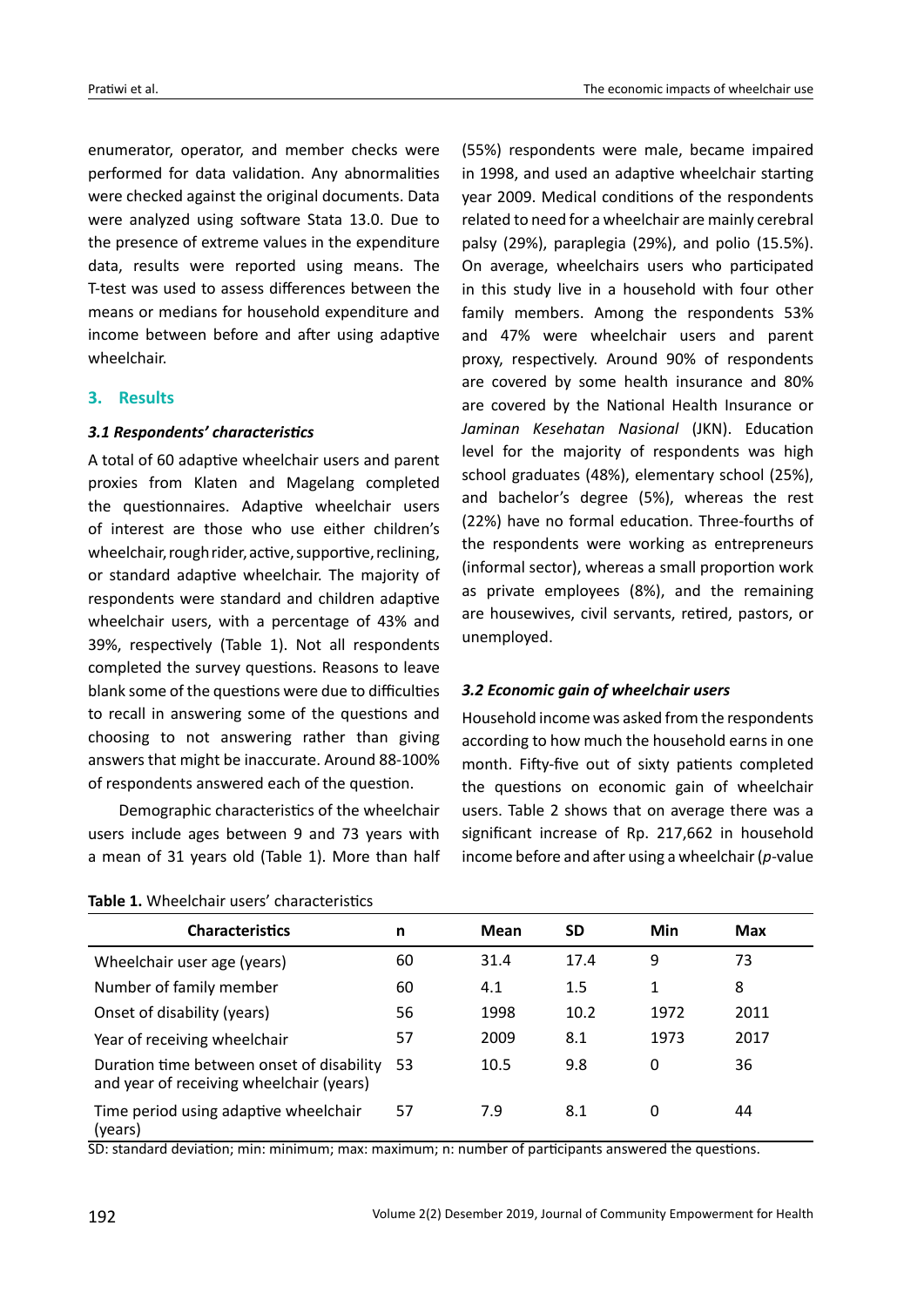|                                     | Before using adaptive wheelchair |            |                     | After using adaptive wheelchair |              |                     |                 |
|-------------------------------------|----------------------------------|------------|---------------------|---------------------------------|--------------|---------------------|-----------------|
| Income                              |                                  | Mean       | CI                  |                                 | mean         | <b>CI</b>           | <i>p</i> -value |
| Total household<br>income (Rupiah)  |                                  | 55 914.509 | 762,237 - 1,066,781 |                                 | 55 1,132,171 | 942,139 - 1,322,202 | $0.001**$       |
| Total per capita<br>income (Rupiah) |                                  | 55 254.827 | 201,592 - 308,062   |                                 | 55 311,037   | 248,373 - 373,701   | $0.0018***$     |

#### **Table 2.** Household income wheelchair users

\*significant at *p* < 0.005*; \*\*\**significant at *p* < 0.001; CI: confidence interval; n: number of respondent

#### **Table 3.** Household expenditure

| <b>Spending</b>         | Before using adaptive wheelchair |      | After using adaptive wheelchair |    |      |                               |                 |
|-------------------------|----------------------------------|------|---------------------------------|----|------|-------------------------------|-----------------|
|                         |                                  | Mean |                                 |    | Mean |                               | <i>p</i> -value |
| Household (Rupiah) 58   |                                  |      |                                 | 58 |      | 1,067,745 871,285 - 1,264,204 | 0.205           |
| CI: confidence interval |                                  |      |                                 |    |      |                               |                 |

**Table 4.** Days absent from work

|                               |      | Before using adaptive wheelchair (day) | After using adaptive wheelchair (day) |      |              |                 |  |
|-------------------------------|------|----------------------------------------|---------------------------------------|------|--------------|-----------------|--|
|                               | Mean |                                        |                                       | Mean |              | <i>p</i> -value |  |
|                               |      | $-1.1 - 14.7$                          |                                       |      | $-0.4 - 3.3$ | 0.0875          |  |
| المرسمة مزارع ومستملح كمستمرض |      |                                        |                                       |      |              |                 |  |

CI: confidence interval

= 0.001). Per capita income before and after using adaptive wheelchair showed a significant increase of Rp 56,209 (*p*-value = 0.002). While, there was showed no significant differences on household expenditure before and after using adaptive wheelchair.

Table 3 shows that *p-value* was 0.205 (*p* < 0.05). The *p-value,* obtained by performing *T-test*, implied that there was no significant difference in household expenditure between 6 months before using an adaptive wheelchair and 6 months after using an adaptive wheelchair. Interviews were done in October 2017, while most of respondents have used a wheelchair since 2009.

Respondents were asked about days of absence from work in a month. As shown in Table 4, only 11 of 60 respondents responded since nearly 50% of them work independently in informal sector. People who work independently are generally challenged to count their working and absent days from work therefore they could not answer this particular question. Of the samples who responded to the question, *p*-value of 0.087

was obtained, which means that there was no significant difference in days of absence from work between 6 months before using an adaptive wheelchair and 6 months afterward. However, the result may not be representative due to the small number of samples.

#### *3.3 Qualitative questions' result*

The study participants had a variety of responses whether an adaptive wheelchair affects income of the households. Some respondents feel that wheelchair use impacted positively on the household income.

"*I cannot do my activities if there is no wheelchair*." *(Standard wheelchair user, 40 years)*

Study participants who were wheelchair users felt that it would be difficult to perform their activities without using a wheelchair. Also, those who took the role as a breadwinner in the family could work more comfortably using a wheelchair. In addition, the wheelchair was beneficial in mobility from one place to another.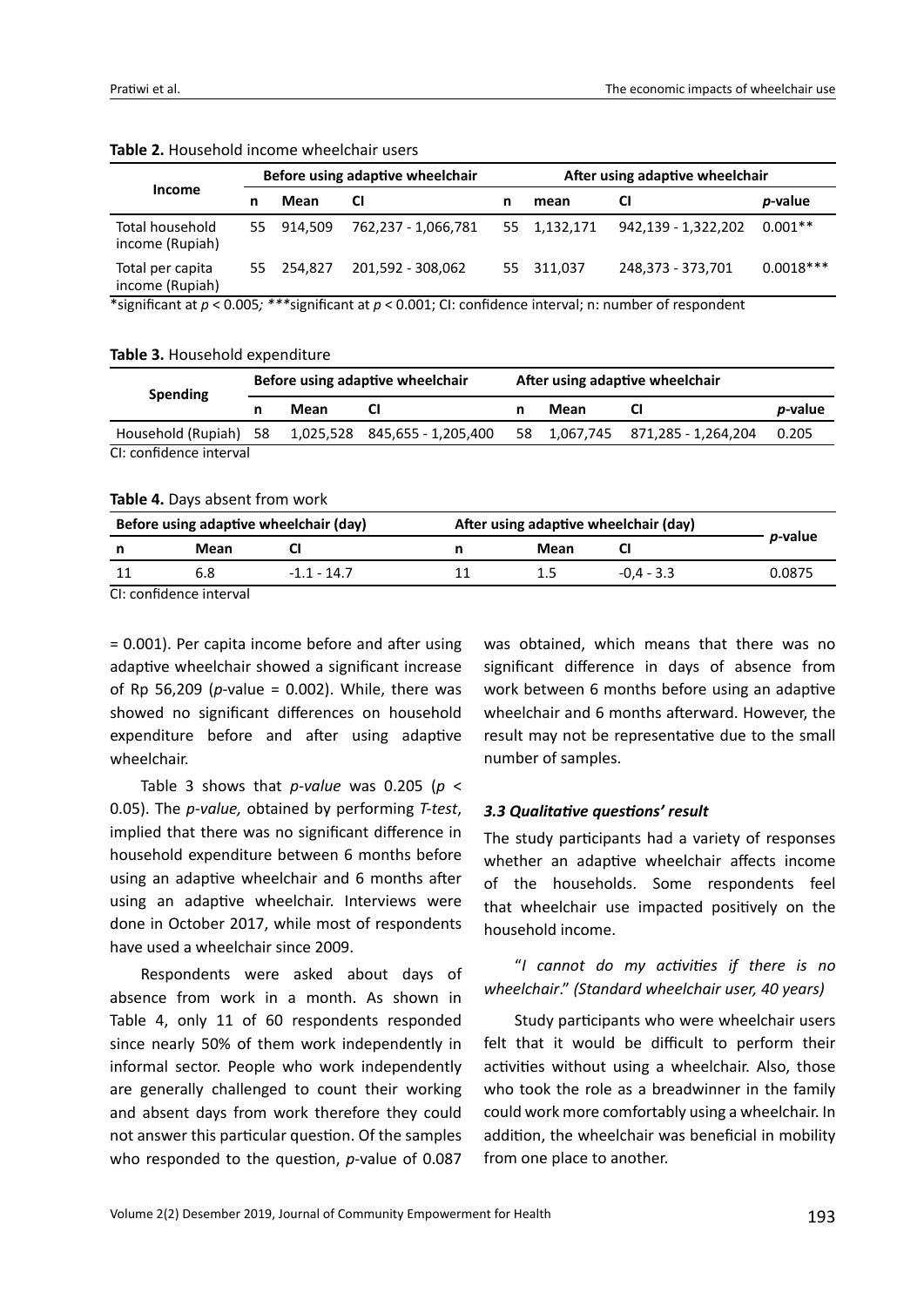## *"My child becomes much more independent, so I can look for a side job." (Caregiver, 46 years)*

Respondents who were caregivers or parent proxies stated that they were able to go back to work full time and some for part-time work and were able to do work while taking care of their children.

Other respondents revealed that there was no difference in household income after using their wheelchair, but most participants expressed there is need for vocational training that may affect household income. The reason for this lack of change in income was that the wheelchair user was not the main person who earns money in the household.

Aside from affecting income, wheelchair use could also positively affect the spending of households. As moving becomes easier, wheelchair users can travel further and more often than previously without a wheelchair. Also using a wheelchair, it was easier for people with disabilities to engage in other activities outside their home. This empowerment trend indicates that wheelchair users become less dependent on caregivers or relatives to go from one place to another. In addition, their quality of life increased by having the opportunity to do other activities such as leisure and sightseeing outside their houses.

*"Traveling becomes easier, my kid travels more often. She often goes out to buy snacks she likes; thus, my spending increases than before." (Caregiver, 46 years)*

"Before using wheelchair I couldn't go for shopping, so I spend less." (Standard wheelchair user, 43 years)

There were several reasons why respondents report that wheelchair use does not affect household spending, such as, that it is the parents who took care of the disabled child, so that even with the use of wheelchair, there was no effect in household spending. Further, there was little or almost no maintenance cost for the wheelchair and if any, it is regarded as inexpensive.

## **4. Discussion**

Monthly household income of most of the respondents (80%) is less than Rp 1,500,000 which is below the minimum wage (Yogyakarta province minimum wage is between Rp 1,454,200 – Rp 1,709,150). Around 18% of participants have a monthly income between Rp 1,500,000 to Rp 2,499,999, while the rest have more than Rp 2,500,000. This shows that the majority of respondents are middle to lower-income class. Since the majority of respondents are self-employed or informal workers, it may be difficult for them to remember days working and absent, which is possibly the reason not to answer this particular question. Among the respondents who answered, the result was *p*-value 0.087 (*p*>0.05), and there was no significant difference in the number of days spent working between 6 months before using a wheelchair and 6 months after using a wheelchair. Maybe, this result is not representative of all respondents due to the small number of respondenlifets who answered this question.

Our study found that there was time gap with an average of 10.5 years from the first-time respondents become disabled and needing a wheelchair, with the year they actually received the wheelchair. On average, respondents received the wheelchair in year 2009. It indicates that unaffordability, unavailability or lack of wheelchair provision services in the past have hindered the respondents to receive the wheelchair they needed.12,13 Possible barriers to healthcare access were considerably greater for the people with disabilities.14 Thus, this can potentially hamper them to attain a better health outcome. $15,16$  In addition, without the appropriate wheelchair, mobility outside their homes becomes more difficult or not possible. This will lead to a poorer quality of lifepossibly related to lack of opportunities and access to social activities, education, and employment. Further, while wheelchair services are not within their reach, the downstream costs related to illness such as decubitus and deterioration in physical function, potentially increases household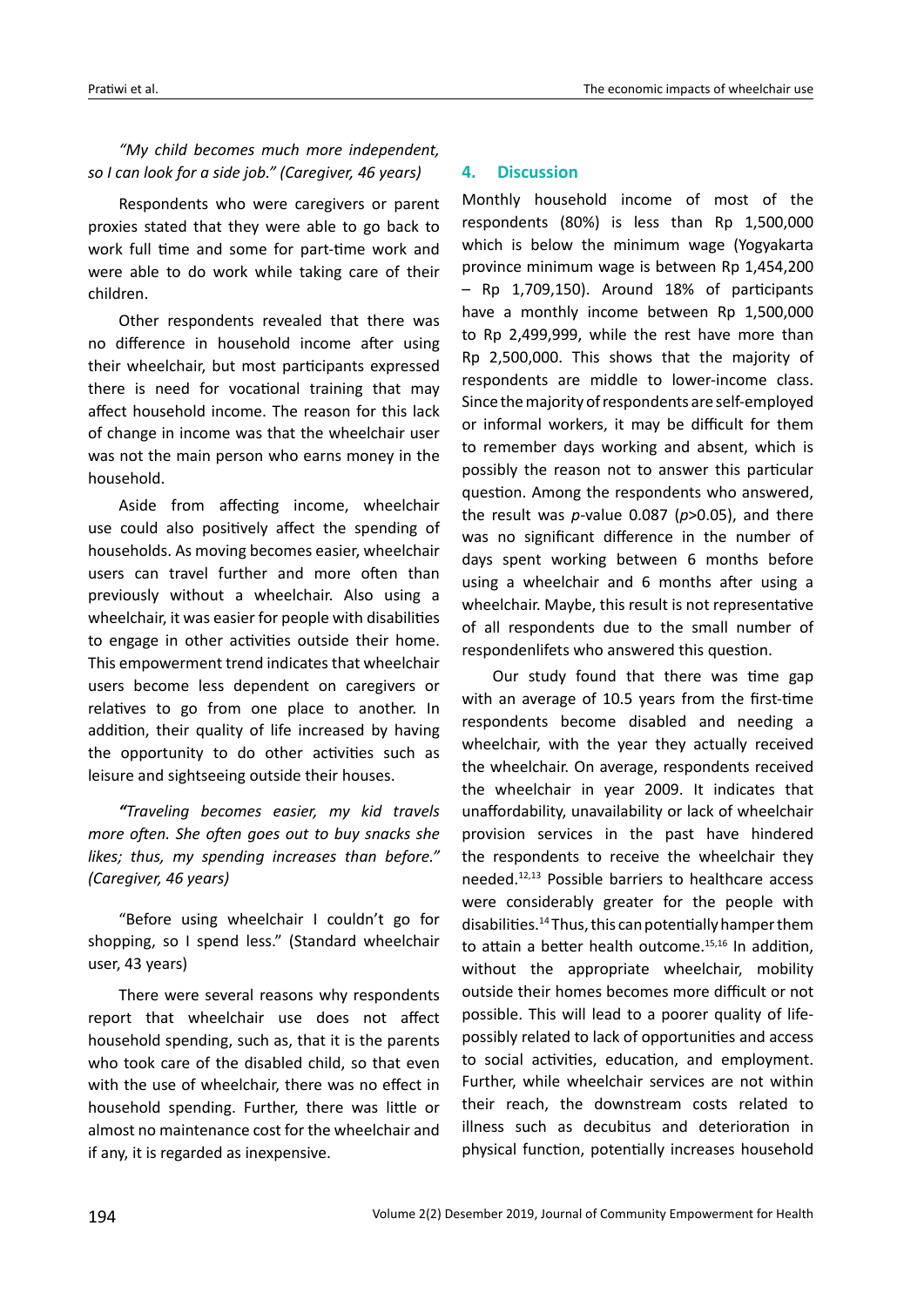medical expenditures related to disability.17 Those interacting barriers are hypothetically affecting households with people with disabilities in the way that alters households' potential for obtaining income, spending time in employment, as well as household spending while allocating more proportion on health care use. Therefore, cumulatively, the availability of wheelchairs potentially lessens the related economic burdens.

In this study, income before and after using adaptive wheelchair showed a significant difference, with an increased income after using an adaptive wheelchair. According to one study conducted by Shore, $18$  there is an increased opportunity regarding employment of wheelchair users in Peru and Uganda, followed by an increase in income with time duration for follow-up observation of 30 months. However, the increase was not seen in Vietnam, which is possible because the data collection includes part-time employment and selfemployment. Another study on impact of wheelchair provision in Ethiopia, comparing wheelchair users and non-wheelchair users, revealed a 6.7 US dollar higher income per week among wheelchair users.<sup>19</sup> However, household spending, and days absent from work showed no significant difference. The respondents' employment characteristics are mainly working as entrepreneur, which suggests that days of work can be flexible which is different from the nature of office work, where an employee is expected to be present at office during their working days. Household spending may affect households in terms of more spending on medicalrelated needs, repairs related to the wheelchair, or in terms of transportation costs.<sup>17</sup> As public transportation facilities for people with disabilities are not adequate presently, people mainly travel with their own vehicles. For wheelchair users, it can mean limited access to transportation, which usually means a modified motorcycle to carry the wheelchair, or a car with modification becomes the main type of vehicles that can be used by wheelchair users. Nevertheless, with the barriers related to transportation, it is likely that even with the wheelchair use, it was not followed by an

increase in transportation costs. Furthermore, for medical needs related to the disability condition, more than 80% of the respondents are covered by health insurance, which possibly covers most of their spending on health care, including the cost of wheelchair services.

According to the qualitative results from the respondents, we found that although not directly increasing the income of some households, wheelchair use increases a person's mobility inside and outside their house from one place to another, and participation in social activities. These findings are in line with the study that wheelchair use improved participation, integration, and independence.<sup>20,21</sup> In contrast, another study revealed that with wheelchair use, there is relatively no change in the travel distance overtime for 30 months. An increased traveling distance was observed in the first year, however not until the end of the study period.<sup>18</sup>

One limitation of this study was that the interviews were conducted in October 2017, while the average respondents began using a wheelchair in 2009, which might cause some recall bias to occur. Another limitation related to time constraints was the short six months period after using wheelchair may not show significant change in household income. Further studies need to be conducted with communities from more diverse socio-economic groups, and with different criteria for the year of starting wheelchair use to minimize the possibility of recall bias.

## **5. Conclusion**

Wheelchair use can positively impact on household income for persons with disabilities in rural areas in Central Java. This finding is indicated by the increase in household income in the span of six months from before to after obtaining wheelchair service.

In addition, given the significant benefits of wheelchair service for empowering people with disabilities, policymakers need to consider the existence of a comprehensive supplying and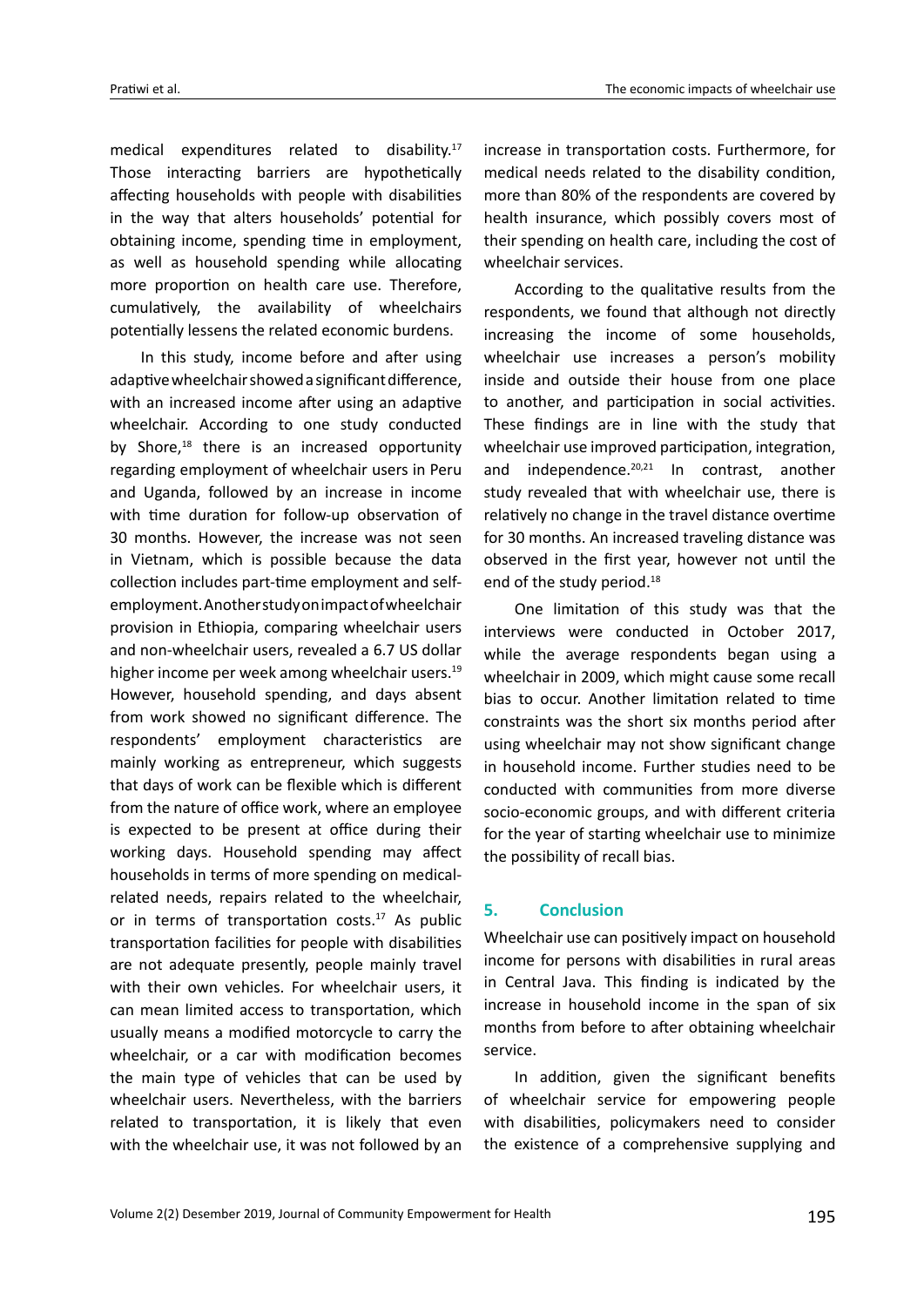financing structure to ensure the availability and accessibility of wheelchair services and to provide equal opportunities for persons with disabilities to get appropriate wheelchair services.

## **Acknowledgement**

The authors would like to thank wheelchair users and parents of children using wheelchairs for their time and contribution in this study. Thank you *United Cerebral Palsy Roda Untuk Kemanusiaan* (UCPRUK) for funding this study and providing access to supporting data, and *Pusat KPMAK* (*Kebijakan Pembiayaan dan Manajemen Asuransi Kesehatan* - Centre for Health Financing Policy and Insurance Management) Faculty of Medicine, Public Health and Nursing, Universitas Gadjah Mada; especially Pak Muttaqien. The authors also thank Mr. Ghatot Kersoharjo, director of UCPRUK Indonesia; Ms. Perth Rosen, director of programs at UCP Wheels for Humanity; Mr. Erik Hookom, Faculty of Medicine, Public Health and Nursing, Universitas Gadjah Mada; and Pak Agus Priyanto, *Balai Penyelenggara Jamkesos Yogyaarta Province DIY* for discussion and input in this study.

## **Conflict of interest**

There is no conflict of interest.

## **References**

- 1. World Health Organization. Guidelines on the provision of manual wheelchairs in less resourced settings; 2008
- 2. UCPRUK-UCPWFH. Jaminan Kesehatan Khusus Penyandang Disabilitas; 2016.
- 3. United Nation. Convention on the Rights of Persons with Disabilities; 2016
- 4. Shields M. Use of wheelchairs and other mobility support devices. Health reports. 2004;15(3):37.
- 5. Furlong M, Connor JP. The measurement of disability-related stress in wheelchair users. Archives of physical medicine and rehabilitation. 2007;1;88(10):1260-7.
- 6. Visagie S, Scheffler E, Schneider M. Policy implementation in wheelchair service delivery in a rural South African setting. African Journal of Disability. 2013;2(1).
- 7. McSweeney E, Gowran RJ. Wheelchair service provision education and training in low and lower middle income countries: a scoping review. Disability and Rehabilitation: Assistive Technology. 2019; 2;14(1):33-45.
- 8. Toro ML, Eke C, Pearlman J. The impact of the World Health Organization 8-steps in wheelchair service provision in wheelchair users in a less resourced setting: A cohort study in Indonesia. BMC Health Services Research. 2015; 16(1):26.
- 9. Williams E, Hurwitz E, Obaga I, Onguti B, Rivera A, Sy TR, Kirby RL, Noon J, Tanuku D, Gichangi A, Bazant E. Perspectives of basic wheelchair users on improving their access to wheelchair services in Kenya and Philippines: a qualitative study. BMC international health and human rights. 2017;17(1):22.
- 10. Bray N, Noyes J, Edwards RT, Harris N. Wheelchair interventions, services and provision for disabled children: a mixed-method systematic review and conceptual framework. BMC health services research. 2014;14(1):309.
- 11. Mukherjee G, Samanta A. Wheelchair charity: A useless benevolence in community-based rehabilitation. Disability and rehabilitation. 2005;27(10):591-6.
- 12. Hunt PC, Boninger ML, Cooper RA, Zafonte RD, Fitzgerald SG, Schmeler MR. Demographic and socioeconomic factors associated with disparity in wheelchair customizability among people with traumatic spinal cord injury. Archives of Physical Medicine and Rehabilitation. 2004;85(11):1859-64.
- 13. Borg J, Östergren PO. Users' perspectives on the provision of assistive technologies in Bangladesh: awareness, providers, costs and barriers. Disability and Rehabilitation: Assistive Technology. 2015;10(4):301-8.
- 14. Stillman MD, Bertocci G, Smalley C, Williams S, Frost KL. Healthcare utilization and associated